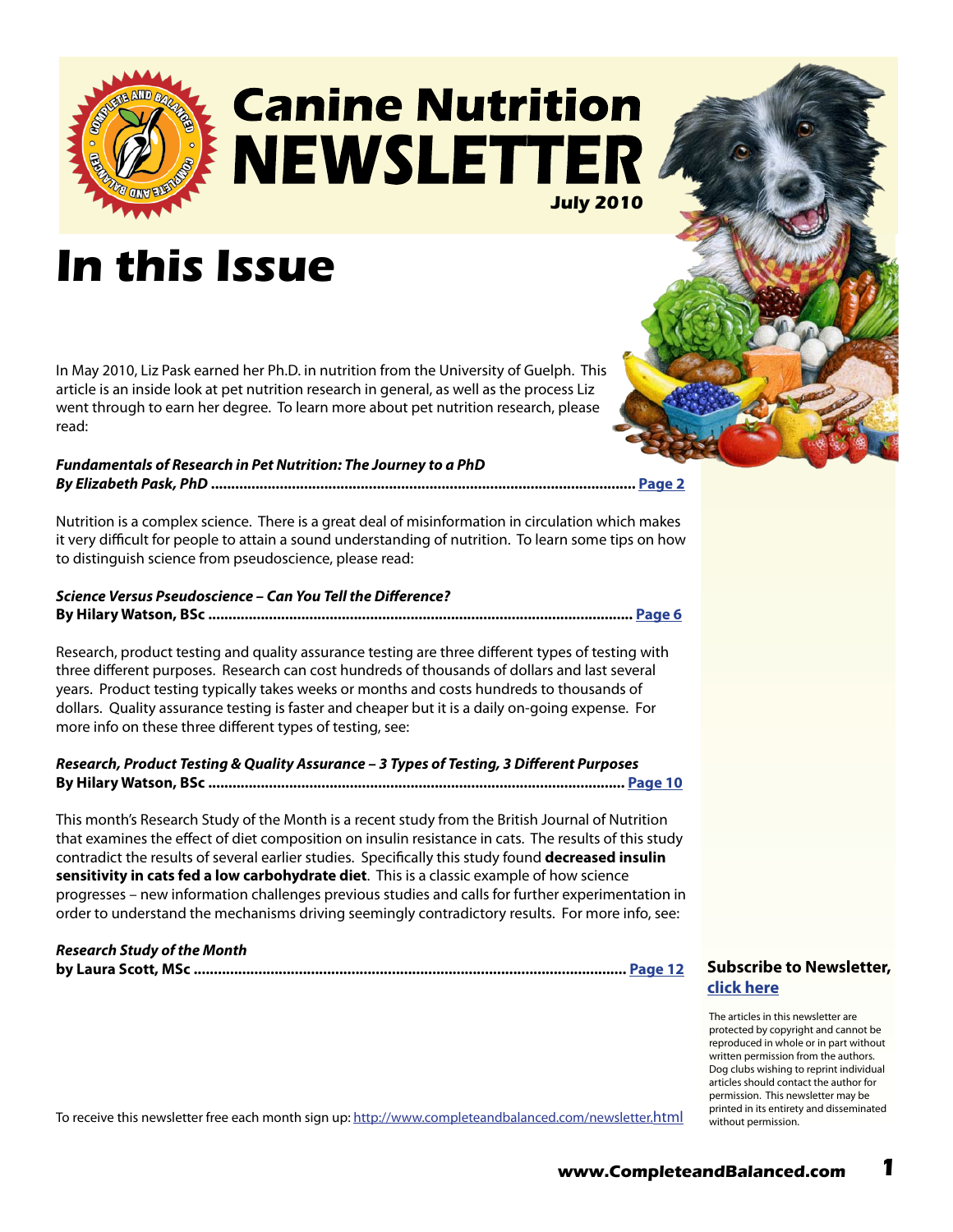<span id="page-1-0"></span>

# **Fundamentals of Research in Pet Nutrition: The Journey to a PhD**

*By Elizabeth Pask, PhD*

As some of you know, I defended my PhD thesis in nutrition in May. My research involved studying one aspect of the relationship between nutrition and cancer. Upon completing my thesis I realized what a luxury I had enjoyed for the last several years. For the duration of my graduate studies I was allowed to pursue knowledge for the sake of finding truth. Once I completed this journey and defended my research I was struck with a profound sense of loss. The knowledge I gained and horded for so long was being given in to the care of my peers. In that giving, my peers would either accept it as valuable new science or reject my research as having limited or no merit. A project that consumed my life for 5 years was now being allowed to succeed or fail on its own merits. The system of research in Canada is not well known outside of academia. Because of the experiences I have had over the last several years I wanted to share some of my journey and my love of science and research with you.

### **What is the Science of Nutrition?**

The science of nutrition involves the study of how the nutrients in food affect the metabolic function of the body. This study can fall under the umbrella of physiology, biochemistry, toxicology or molecular and cell biology. This variety of ways you can pursue research is a wonderful aspect of nutrition. Other disciplines do not have this breadth of application.

### **How do You Begin to Research a Topic?**

The initial stage of research involves an extensive review of literature. This literature should be from peer reviewed sources. The scope of the review that you do is dependant on the amount of research on your topic. If no one has researched your topic then your review may only be a couple of articles. If you are researching a "hot topic" then you may be reviewing hundreds of articles. The purpose of the literature review is to find a research topic that no one has researched before. Masters and PhD candidates in nutrition are expected to contribute new research and new knowledge to the field of nutrition.

Once you have your topic decided your next task is to define your objectives and hypothesis. Your hypothesis must be testable. If you cannot design an experiment that has objective and testable endpoints then you cannot do research. For example your hypothesis maybe that feeding omega 3 fats to dog will make their coat shiny. However the degree of coat shininess is very subjective and very difficult to measure successfully. An easier hypothesis would be feeding dog's omega 3 fatty acids will reduce inflammation in the body. You can measure many inflammatory markers by taking blood samples from a dog.

#### **What is Peer Review?**

Peer review is a process by which new research articles are reviewed by fellow researchers in your particular field. Your peers will decide whether your research should be accepted for publication. Research can be accepted with or without revisions. Revisions can be anything from including a little more background information or the reviewers can insist on major revisions that can result in more experiments. The peer review process exists to provide independent or unbiased assessment of your research. It is very difficult to remain objective about your research so peer review-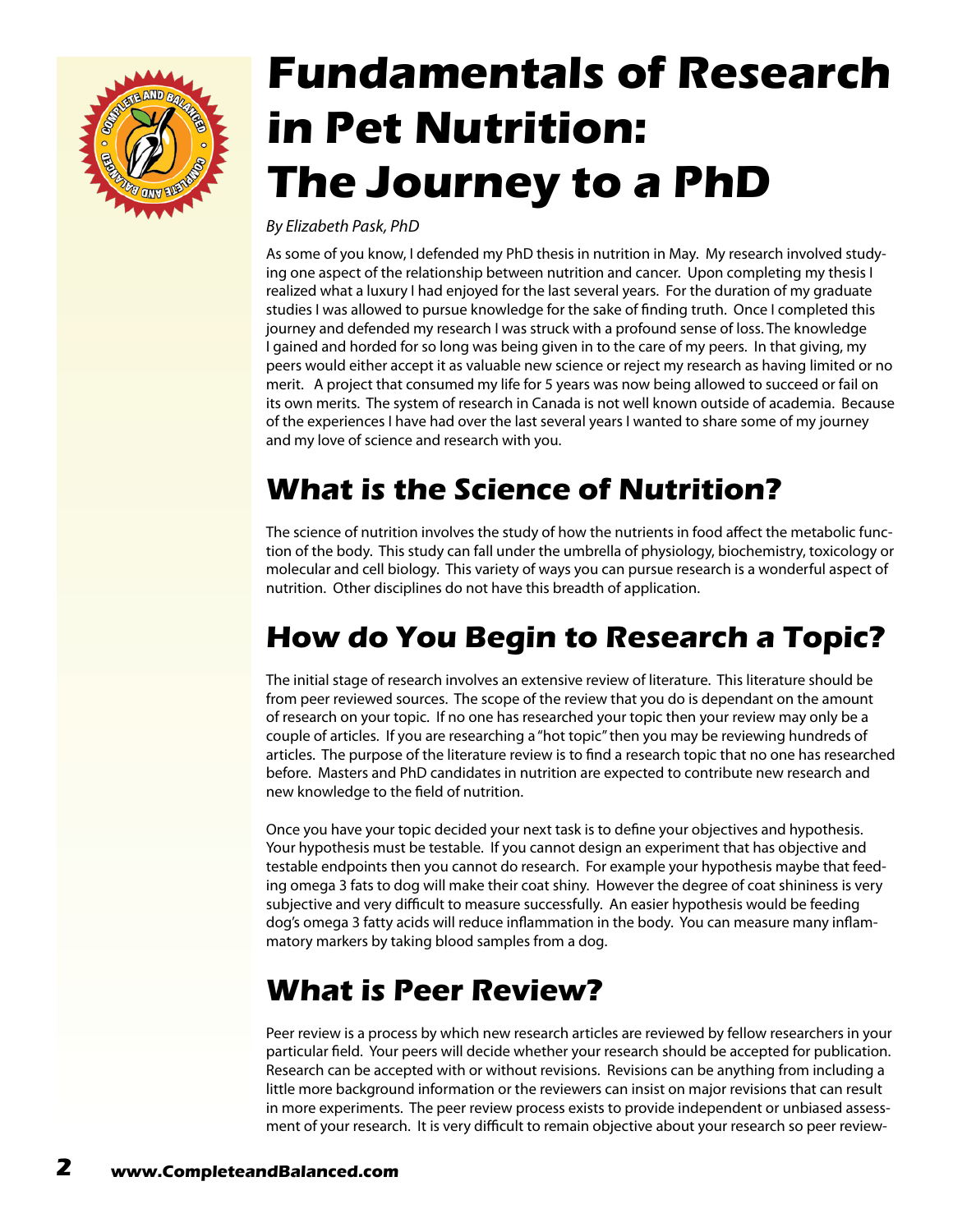#### **Conducting Research**

Now that you have identified your hypothesis and decided what parameters you can use to test your hypothesis you now have to decide what model you can use to build your experiment. There are several models available to use in nutritional science. We can use epidemiology, cell culture, or an animal based model.

Epidemiology is the study of patterns of health and illness in populations of animals. It is sometimes called population medicine. This is often the first step in any research program. We look for patterns of illness in a population and try to determine the factors that affect the cause or severity of illness. The important limitation of epidemiology is that is measures associations between illness and external factors (diet, environment, lifestyle etc.). The results of epidemiology tell us patterns and associations. They do not tell us what causes illness. Epidemiology is an important first step in research and it helps us focus our research efforts into testable hypotheses.

Cell culture is a model that uses cells that are grown in Petri dishes. These cells are purchased from companies and are grown in special incubation units. These cells can be from any type of tissue in the body or they can be abnormal cells such as cancer cells. Cell culture can allow us to examine how one cell in isolation from the body will respond to different substances. For example researchers examined how green tea gets into the cell using cell culture. This type of research model can be very useful in allowing us to test a very controlled and very finite hypothesis. However, the main drawback is that in cell culture we remove all the cell-to-cell communication that happens in the whole body.

Whole animal research can involve a variety of different animal models. Common research models are rats and mice but some research involves pigs, and dogs. This type of research can be beneficial in providing us with realistic results that may not be available with cell culture or epidemiological research. All animal based research must pass ethical approval from the animal care committee (ACC) of the university or research facility. In addition, the animal care committee is governed by the Canadian Council on Animal Care (CCAC). The ACC and CCAC have strict guidelines on housing but they also have strict guidelines on the handling and management of animals, including social enrichment to minimize stress.

### **Statistics**

Once your model has been determined you have to decide on what type of statistics you need to use. You cannot publish an experiment in a peer reviewed journal without proper statistics. The results of the experiment are only as good as the statistics that you use to analyze them. Experiments done without statistics are worthless in the eyes of scientists. You should have all your statistics planned before you start your experiment.

Statistics tell us how far away our data is from the average of the population. In all experiments you will have a control group that represents the normal untreated population and you will have a treatment group that has had something done to it. For example in the case of the green tea and cell culture experiment, the control group consists of cells with no green tea added and the treatment group consists of cells that have had green tea added to them. Statistics will tell us whether the results in the green tea group were any different than the results of the control group. Without statistics we have no way of knowing whether the result we are seeing is due to the treatment or due to random chance.

### **Sample size**

In all research there is always a possibility of random chance so we need to have more than one

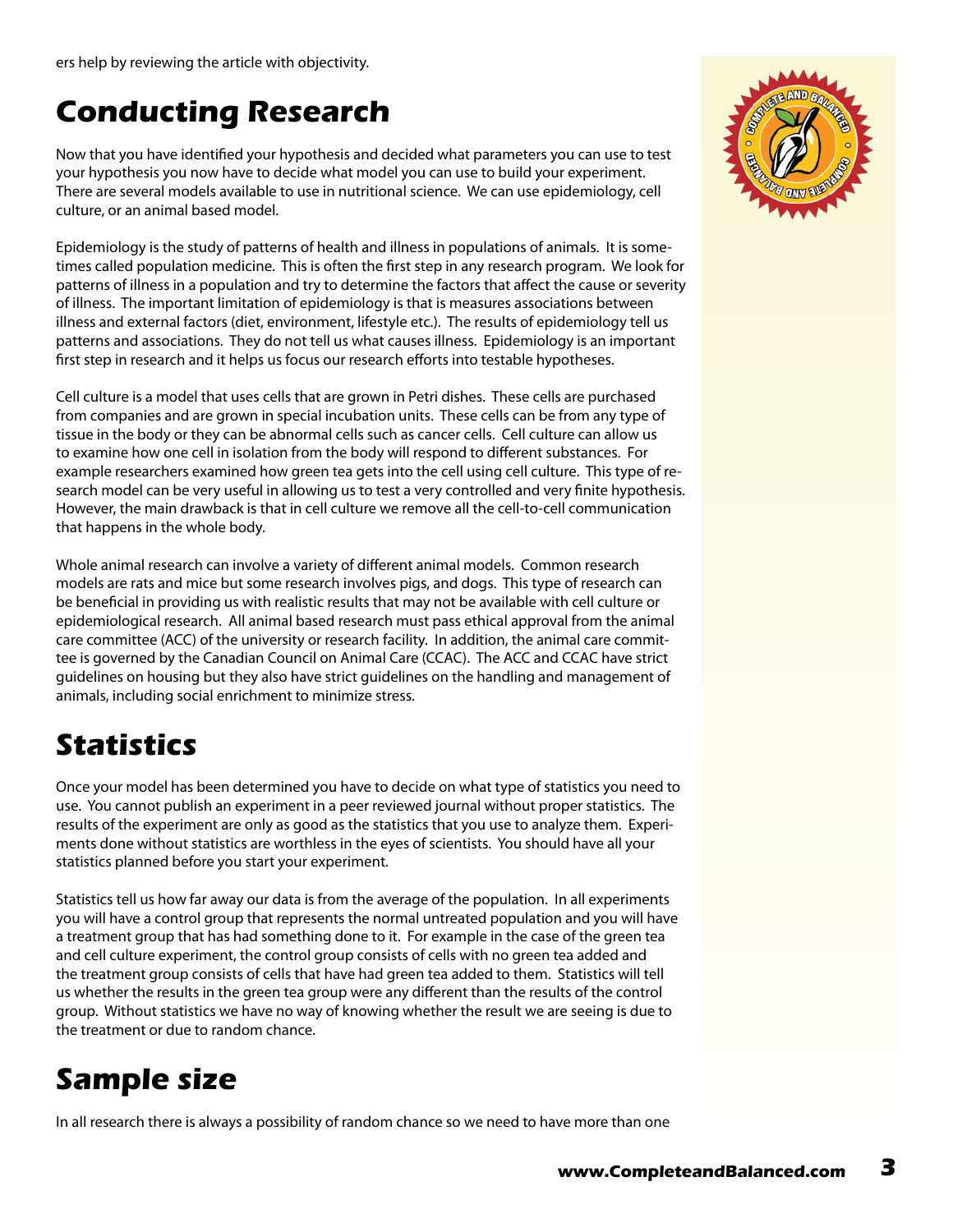

dish of cells or animal for each experiment. The size of the sample for each treatment or control group is very important. When reading research the sample size is always designated as "N". Good research will always need an "N" of more than 4. There are statistical equations that you can use to determine the sample size that you need for your research. In general the more subtle the expected effect of your treatment, the larger the sample size you need. The bigger the effect, the smaller the sample size you will need. Most research uses an "N" of 6-10. Ultimately the bigger your sample size the less likely the effect that you are seeing is due to random chance and the more likely it is due to the treatment you are doing.

#### **The Cost of Research**

At this point I feel we need to mention something about the true cost of research. In Canada, research is funded mainly through government organizations such as Natural Science and Engineering research council (NSERC), Canadian Institute for Health Research (CIHR), Canadian Cancer Society, Heart and Stroke Foundation etc. However these funding agencies do not fund pet nutrition. Funding for pet nutrition is very limited and as a result, most pet nutrition research is done by pet food companies. Research that is conducted by pet food companies does not always pass a peer review process, nor is it always completely transparent in terms of the methodology used. Pet food companies that do publish their studies in peer reviewed journals contribute greatly to the body of scientific knowledge and our understanding of pet nutrition.

Research in Canada is very expensive. Researchers at universities are expected to fund their own research programs. Professors who don't do research and do not publish are generally fired or let go. Typically, to build a research lab from the ground up would cost approximately \$100,000 for BASIC equipment, and funding for one graduate student for one year (graduate students earn between \$16,000-\$18,600/year). After that initial year you would need at least an additional \$30,000-40,000/year to keep your lab running and producing 1-2 publications/year. A major limitation for those interested in doing pet nutrition research is that there aren't the same government and private funding agencies available to fund pet nutrition research as there are willing to fund human nutrition research.

#### **The Final Stages**

The data collection phase takes up the majority of time in a PhD and Masters. The time to collect data varies widely but most students will take 2-3 years to complete this phase. In my research I had 3 main projects. The first project took 3 years to complete and the remaining 2 projects took only 6 months to complete.

Once you have completed your data collection you now move onto writing up your results into a manuscript for publication in a peer review journal. This is where you trust that you have contributed positively to the body of knowledge and that your research will be the basis for someone else's research in the future.

#### **Summary**

When reading a research paper, make sure it has come from a reputable source (i.e. a peer review journal). A good place to start your search is an online data base called pubmed. Sometimes reading research articles can be overwhelming because of the amount of detail that they include. Most of this detail will tell you how well the research was conducted. Make sure that the research has a control sample as well as one or more treatment samples. Also check to see how many subjects were used in the study by checking "N".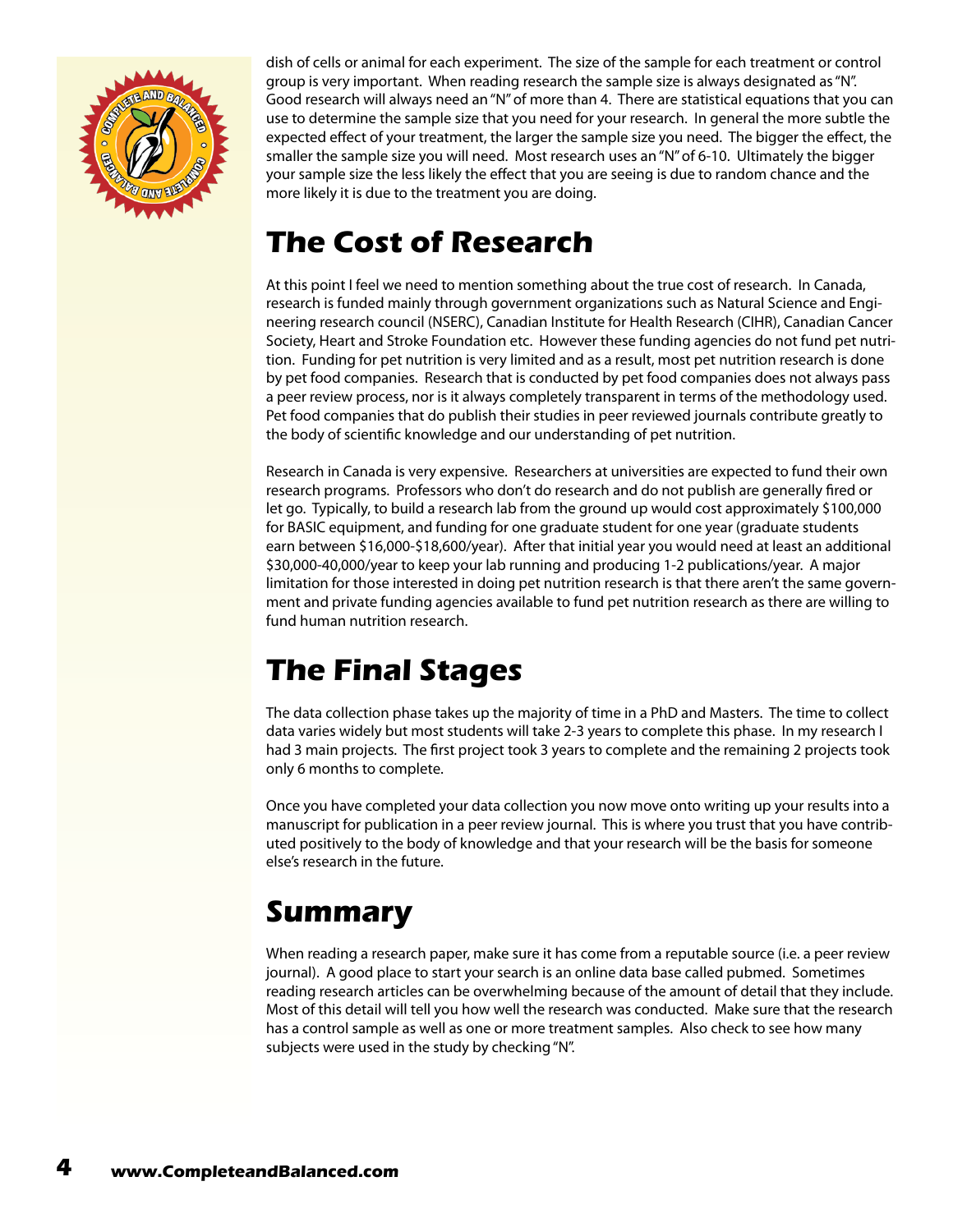# **Cooking Workshops for Dog Owners**

*The Satisfied Canine (a division of The Satisfied Soul Inc), has entered into a licensing agreement with HW Veterinary Nutrition Inc (Hilary Watson), in order to provide 3-hour cooking workshops for dog owners who want to prepare healthy home-made meals for their dogs. Instruction is provided by a licensed chef, following complete & balanced recipes formulated by Hilary Watson. Students are asked to bring Hilary's Blend supplement to the workshop (available from your veterinarian) but all other ingredients are provided by the chef. 4 kilograms of prepared dog food is included in the registration fee. No experience necessary – novices always welcome! Workshops will be offered on Monday evenings and Tuesday afternoons in downtown Toronto beginning in* 

*early July. Watch for more information at: www.satisfiedcanine.com and www.completeandbalanced.com or send me an email (***[hwatson@completeandbalanced.](mailto:hwatson@completeandbalanced.com) [com](mailto:hwatson@completeandbalanced.com)***) to have your name added to our cooking workshop mailing list - we'll send you more information as it becomes available.*

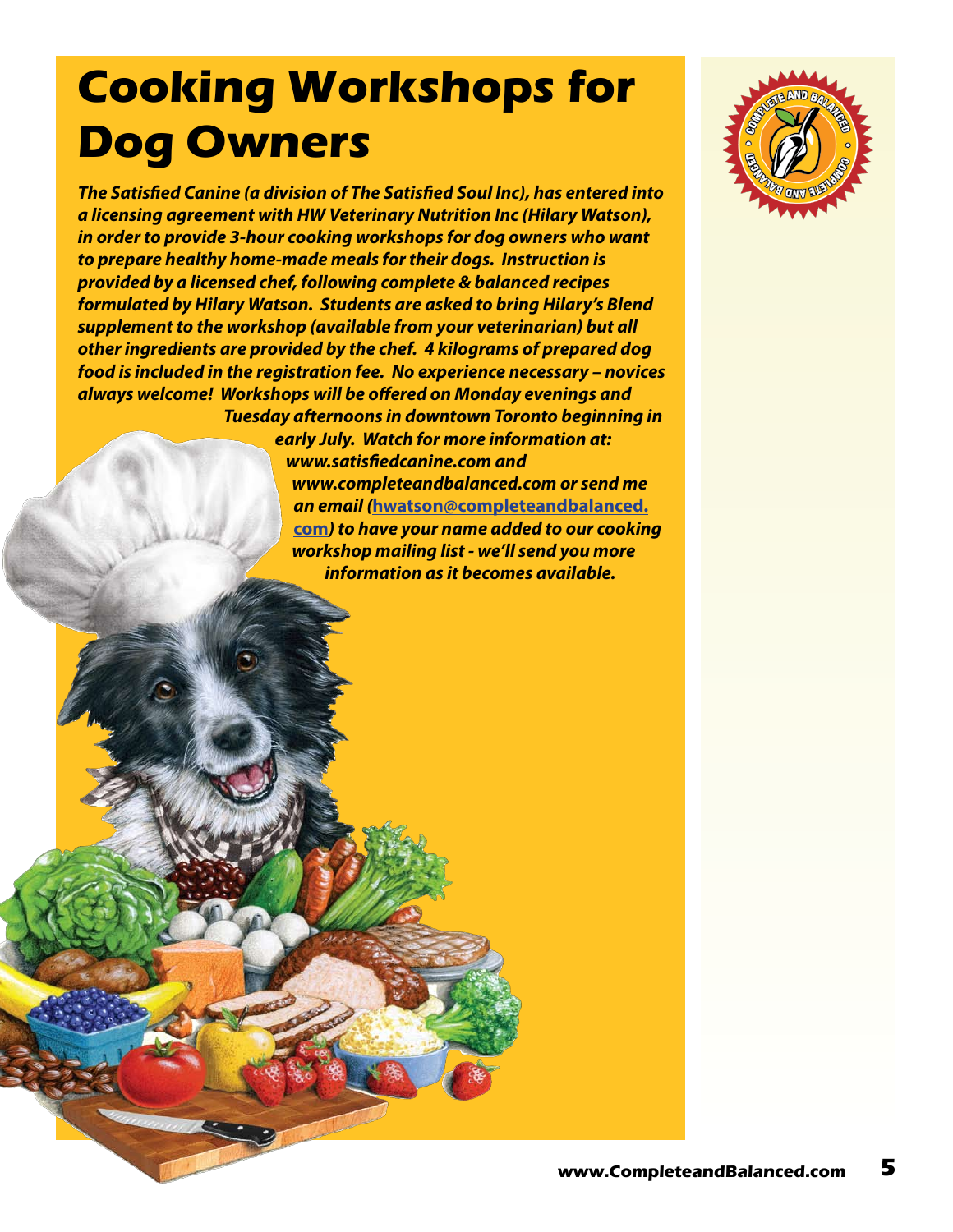<span id="page-5-0"></span>

# **Science versus Pseudoscience – Can You Tell the Difference?**

*By Hilary Watson BSc*

I often get emails from owners and veterinarians who are frustrated by nutrition. Nutrition is a tough science. It doesn't help that there is so much misinformation out there. This article is about distinguishing between science and pseudoscience.

#### **Pseudoscience**

**Pseudoscience** is information claiming to be factual or scientific that fails to meet the usual scientific standards of testability, repeatability and consistency with experimental result. The incentive for promoting pseudoscience may be simple ignorance or deliberate deception for financial or other gain. How can we distinguish real science from pseudoscience? Here are 5 things to watch for:

- *1. Fantastic claims made with arrogant overconfidence*
- *2. Confusion between correlation and causation*
- *3. Reliance on anecdotal evidence rather than empirical evidence*
- *4. Conflict of interest profiting from claims*

*5. Distrust of authority, particularly academic and government institutions. Pseudoscience thrives on mainstream rejection.*

#### **1. Fantastic Claims Made with Arrogant Overconfidence**

This concept has a name! It's called the Dunning–Kruger effect. Dunning and Kruger studied competence in a number of different skills, including reading comprehension, driving a car, playing chess and playing tennis. They found that "ignorance more frequently begets confidence than does knowledge". Incompetent individuals tend to overestimate their own competence and fail to recognize expertise in others. Competent individuals tend to underestimate their own competence and are more likely to assume that others share their expertise. I call this the "American Idol effect" – the contestants with the most talent tend to be the most surprised by praise from the judges, whereas the contestants who have no talent whatsoever are always completely oblivious of this fact and refuse to give any credence to the criticism of the judges. Beware of anyone who is sure they have all the answers. Scientists know that they don't.

#### **2. Confusion Between Correlation and Causation**

Suppose a study reports that middle aged men who eat two or more servings of salmon a week are less likely to suffer from high blood pressure than those who don't. Knowing that salmon contains omega-3 fatty acids, and knowing that omega-3 fatty acids are converted into metabolites that can affect blood flow, it is tempting to assume that eating salmon caused the reduction in blood pressure. However, there are other possible explanations. People who eat two servings of salmon a week are probably in a higher socio-economic class than people who don't. Those in a higher socio-economic class may have more leisure time to exercise. They may be better edu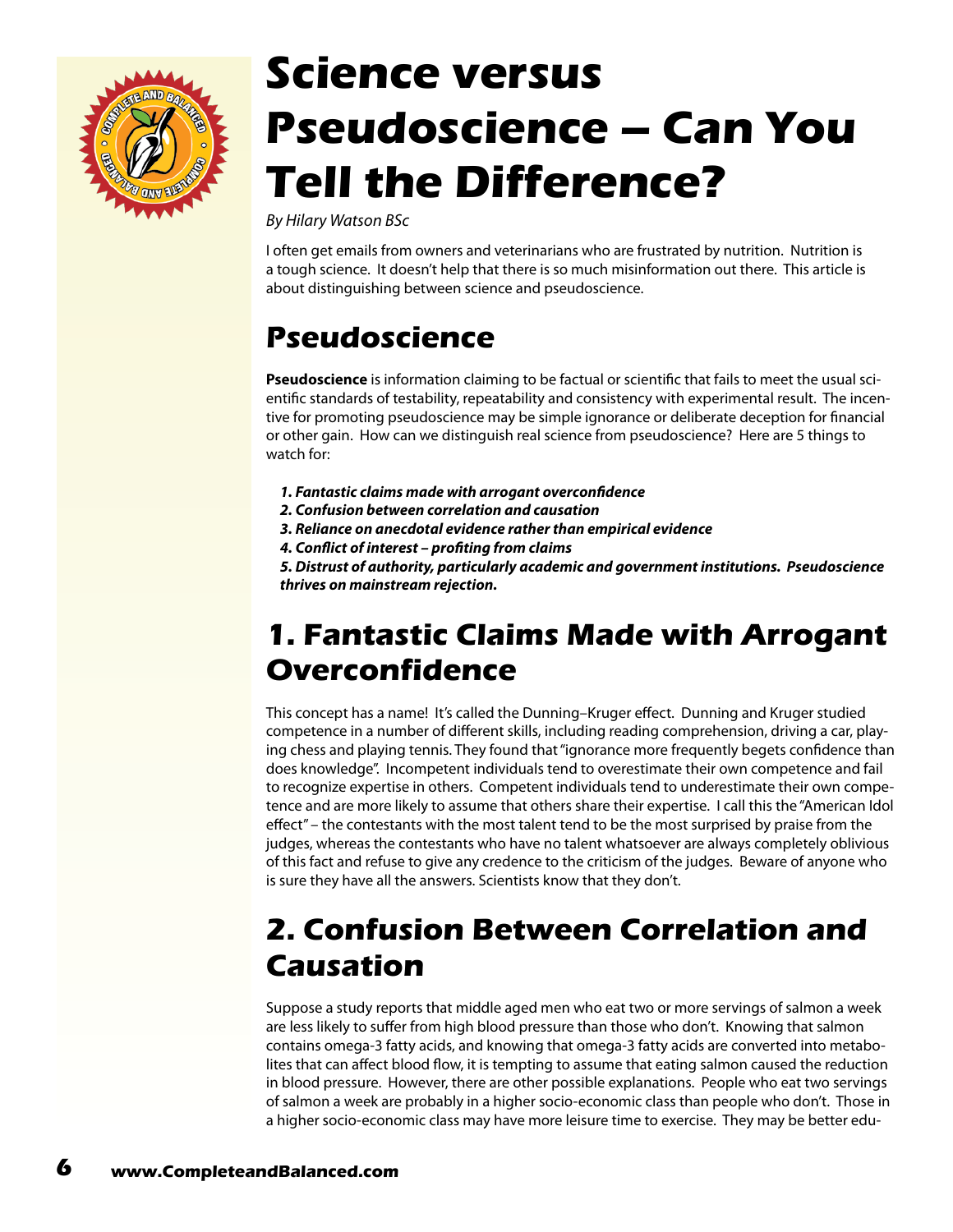cated and more aware of other risk factors for high blood pressure. They may be receiving better medical care and eating a better quality diet in general. It is entirely possible that the omega-3 fatty acids in salmon caused the reduction in blood pressure. However, it is also possible that eating salmon was merely associated with a reduced blood pressure and that some other factors caused this result.

This is the distinction between causation and correlation. Causation means that A causes B. Correlation means that A and B occur together, and this could be because A causes B, or B causes A, or C causes both A and B, or A and B occur together by random coincidence. Proving causation requires studies that isolate and control for confounding variables. Science is very careful about not confusing correlation with causation.

If an owner sees their dog's health problems disappear after switching from kibble to all-raw, the effect of feeding raw on their dog's health is an example of correlation not causation. In switching to all-raw, the owner changed several variables. They changed from pet-grade ingredients to human-grade ingredients. They changed from high-starch food to low-starch food. They changed from food with cereal grains to food with no cereal grains. They changed from processed ingredients to fresh ingredients. They changed from low moisture food to high moisture food. And they changed from 100% cooked to 100% raw. A scientist observes the outcome (dog improvement) and seeks to isolate the various factors to determine which caused the outcome. Testing the raw hypothesis would involve feeding cooked or partially cooked human-grade, lowstarch, no-grains, high-moisture foods to see if the same results are obtained as with feeding allraw human-grade, low starch, no-grains, high moisture foods. Controlling for all variables except the one being tested is necessary to prove causation. This is classic science – scientists test their hypotheses so that they can support their causation claims with empirical evidence. Making claims of causation without testing or empirical proof is classic pseudoscience.

#### **3. Reliance on Anecdotal Evidence Rather than Empirical Evidence**

Science puts a lot of weight on empirical evidence. Empirical evidence is gathered in controlled research studies, is presented in peer-reviewed scientific journals and debated at scientific conferences. In fact, science by definition is any discipline that empirically tests its ideas.

Pseudoscience puts weight on anecdotal evidence. Anecdotal evidence is based on observation rather than controlled research trials. Care needs to be taken here. Many great scientific discoveries evolved from anecdotal observation. The development of the first vaccine is a case in point. Edward Jenner noted that milkmaids who were exposed to the cowpox virus seemed to be resistant to smallpox. This observation led Jenner to hypothesize that deliberately exposing someone to cowpox would give that person immunity to smallpox. Jenner tested his hypothesis by administering pus from a cowpox blister to a healthy subject, namely his gardener's young son James Phipps. He then exposed Phipps to smallpox and showed that Phipps had in fact acquired immunity. Of course, Jenner's approach would fall short of today's ethical standards for conducting research, but the scientific method is the same today as it was in 1796. Anecdotal observation often leads to remarkable scientific discoveries, but anecdotal evidence by itself is not good enough for a scientist. It is only a starting point from which controlled studies, empirical evidence and mechanistic understanding must follow.

#### **4. Conflict of Interest – Profiting from Claims**

Everyone has a bias. I sell a cookbook and supplement. That give me a bias and my bias should be taken into account when you interpret what I write. Pharmaceutical companies run drug trials. They have a vested interest in the outcome of those trials. The same is true for multi-national

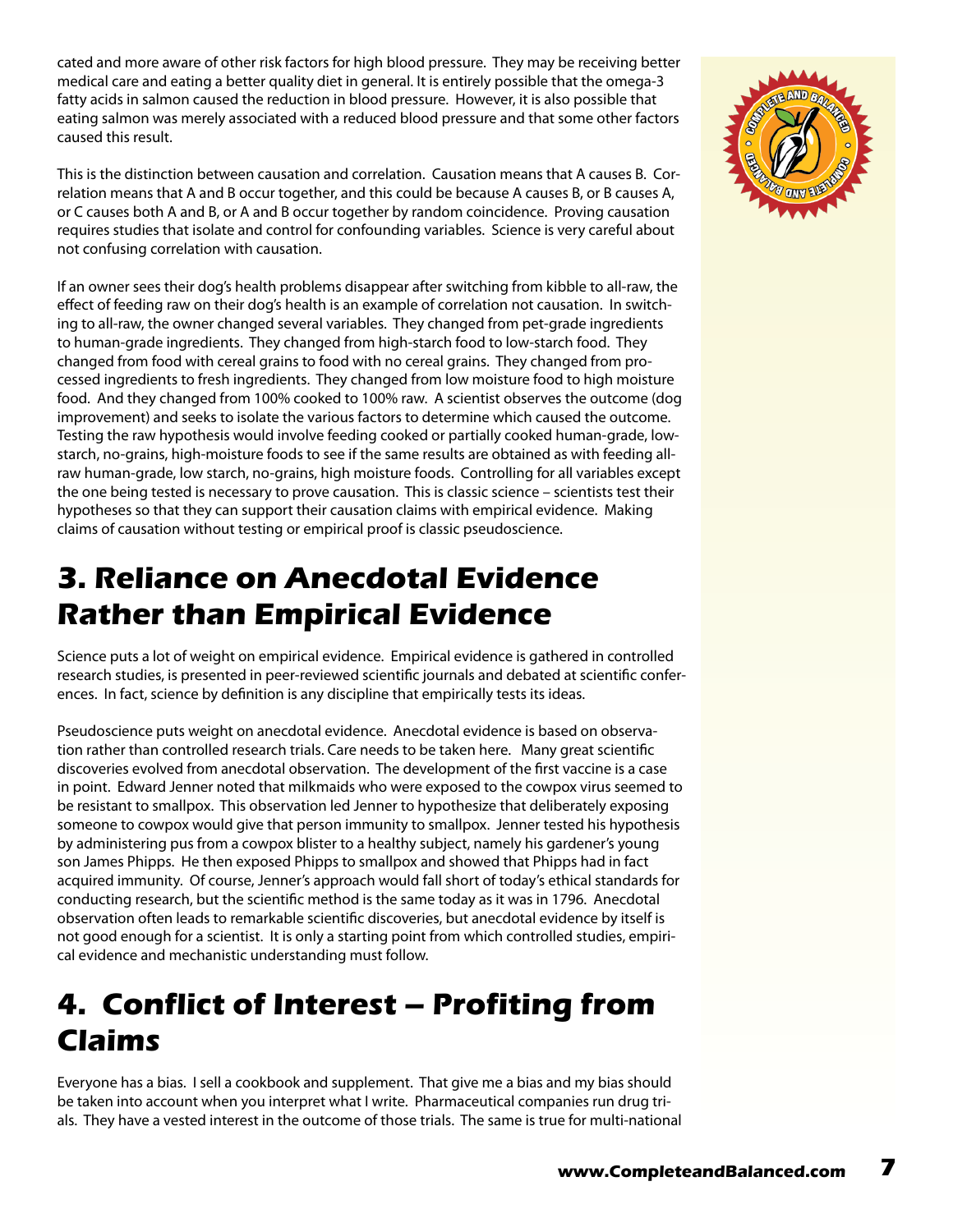

pet food companies that do pet nutrition research. Even independent university academics receive their research funding from somewhere, often corporations or government agencies. Bias is everywhere and it can influence research outcome. However, that doesn't mean that we should discard all research as bias and therefore invalid. In fact, the entire purpose of research is to neutralize bias. This is achieved in two ways. First by transparency – sources of funding are clearly stated by those conducting the research and the research methodology is always clearly explained so that others can repeat the experiment to see if they get the same results. Second, through research design – for example, the purpose of the double-blind, placebo-controlled trial design is to minimize the impact of experimenter bias on the study outcome. We should always be aware of potential bias. We should critically evaluate trial design and interpret the research findings through that light.

When a pharmaceutical company runs a drug trial, it isn't just the company that has a vested interest in a positive outcome, so do all the patients who might benefit from the drug they are testing. If it weren't for the millions of dollars invested by corporations in research, many important lifesaving drugs would not currently be available. The same is true in pet nutrition. We can double the life expectancy of dogs with kidney diseases as a result of research done by pet food companies. Four corporations drive pet nutrition innovation by funding independent academic research around the world. These companies are (in alphabetical order): Colgate-Palmolive (Hills), Mars (Royal Canin/MediCal/Pedigree/Whiskas), Nestle-Purina (Purina/Alpo/Friskies), and Proctor & Gamble (Iams/Eukanuba). These big multi-nationals are market leaders because they do research. Research leads to innovation and innovation leads to market dominance. Any company can claim to be innovative, but only these four drive real scientific innovation in pet nutrition.

#### **5. Distrust of Authority, Particularly Academic and Government Institutions. Pseudoscience Thrives on Mainstream Rejection.**

I'm always amazed that some people put more trust in someone with no education in pet nutrition, no credentials, no research background and no scientific support for their claims, than they do in a person who has earned multiple advanced degrees, has many published research papers, is teaching at an academic institution and has devoted their life to empirical research in a highly focused area of pet nutrition. At the top of my list of people with no credibility are those who challenge the concept of complete and balanced nutrition. There are companies who claim their products are "balanced the way nature intended" and who claim that complete and balanced nutrition is not important. This is nonsense.

The concept of complete and balanced nutrition is a universally accepted concept amongst nutritionists of all species, all over the world. Human nutritionists have defined complete and balanced nutrition for humans. Their recommendations are printed on the labels of the food you eat. When the label on your milk carton says that one cup of milk delivers 30% of your "daily value" for calcium and 20% of your "daily value" for riboflavin (vitamin B2), that's telling you that human nutritionists actually have defined how much calcium and riboflavin a person needs each day as part of a "complete and balanced" diet. In fact, human nutritionists have defined minimum adequate intakes of all essential nutrients for humans. Similarly, equine nutritionists have a definition of complete and balanced nutrition for horses, poultry nutritionists for chickens, fish nutritionists for fish, and pet nutritionists for dogs and cats.

The National Research Council compiles nutrition research from around the world and publishes an updated edition of their "Nutrient Requirements of Dogs and Cats" once every decade or so. The nutrient recommendations published in this book are based on academic research from all over the world. When NRC recommends that a dog be fed at least 0.015 mg of iodine and no more than 4 mg of iodine per kilogram of body weight each day, that recommendation is based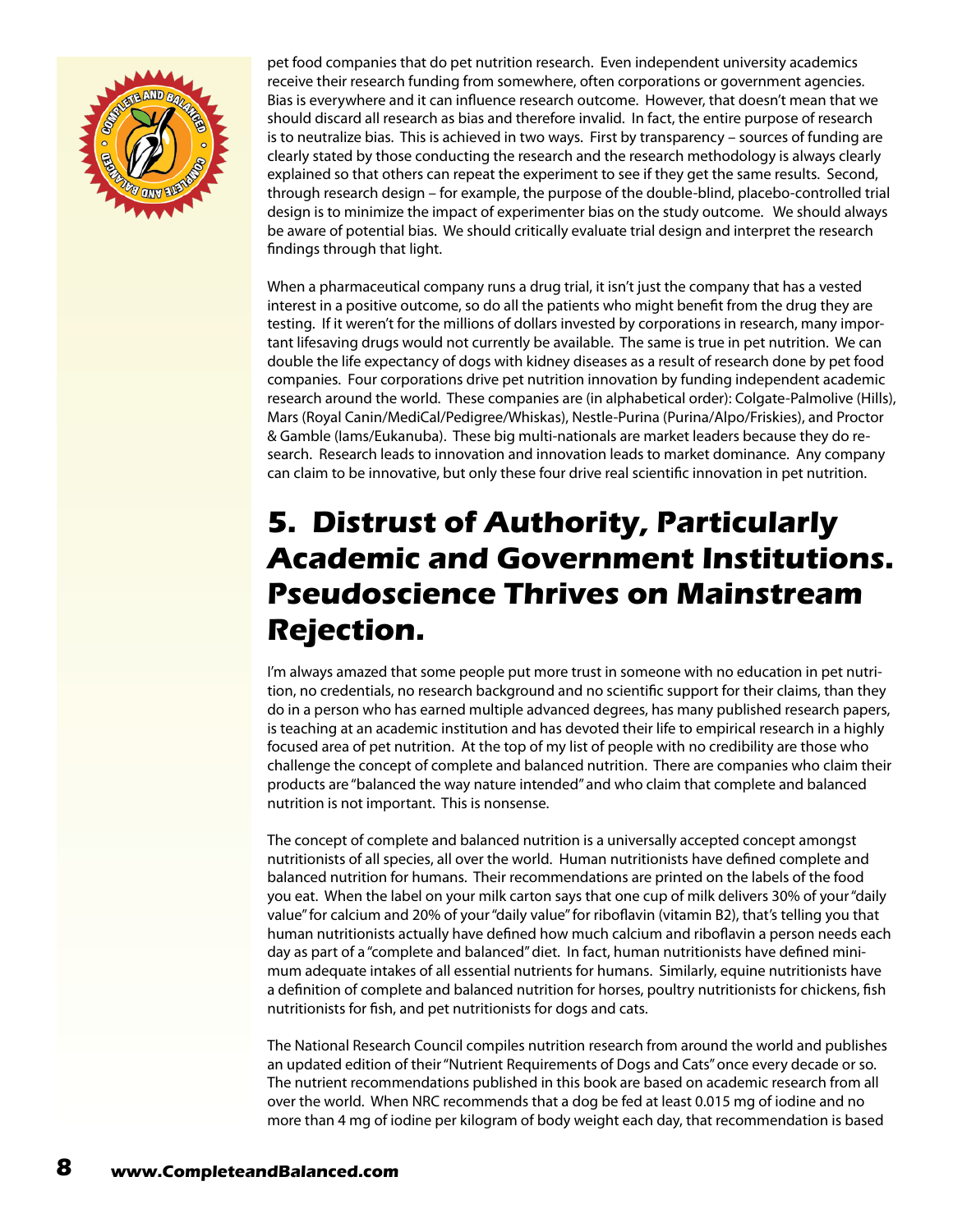on clinical trials that show that feeding less than 0.015 mg caused specific symptoms of deficiency and feeding more than 4 mg caused specific symptoms of toxicity. All of NRC's recommendations are based on empirical research, not on someone's opinion or beliefs. NRC recommendations are based on more than 50 years of research compiled from specialized academics from all over the world. Yet there are people with no education in pet nutrition who claim to know more about a dog's nutritional requirements than NRC.

In the end, this goes back to number 4. Almost always the people who dispute the need to adhere to NRC guidelines are people who profit from not following them. It costs \$4000 to analyze a food sample for all 36 nutrients that NRC has identified as essential for dogs. In launching a new pet food, you have a choice. You can spend \$4000 to have it tested for all 36 nutrients and then pay to correct any deficiencies or imbalances and then pay another \$4000 to re-test it and so on. Or you can claim that complete and balanced nutrition is irrelevant and save yourself a lot of money. While I can fully understand why some companies would choose not to spend the money, I can't understand why some owners are willing to accept this approach. If a company doesn't analyze its products, how can they claim that their products meet a dog's nutritional requirements? Don't our dogs deserve better than that?

#### **Conclusion**

Nutrition is a tough subject. A university degree in nutrition (human or animal), requires four years of study. Just as you would hire an engineer to design a bridge, or a dentist to do a root canal or a lawyer to draft a legal contract, owners would be wise to trust the expertise represented by a university degree in pet nutrition when deciding the best approach to take with their dogs. There are a lot of pseudo-nutritionists out there, making some pretty outrageous claims. Hopefully this article helps you separate real science from pseudoscience.



*"Lilly-Rose"*

*she was able to make two custom recipes that fitted Lily's special needs perfectly. Since I've been giving her Hilary's recipe, Lily-Rose is doing great. Within 2 weeks her coat became very shiny, her teeth became whiter and no more bad breath or gas! Lily doesn't scratch from the allergies anymore and although she still has diabetes, we were able to reduce the amount of her daily insulin considerably. That is amazing! I am so grateful and so relieved. Once a week I make a big batch of food that will last a whole week, I put it into individual portions and freeze them. It's so easy and the peace of mind knowing that I am feeding her appropriately is wonderful! I highly recommend Hilary's recipes and Hilary's Blend supplement if you want to be sure you are doing the right thing for your dog. Thanks again Hilary!*

*Wendy Allain Drummondville, Quebec* 

### **Testimonial**

*Lily-Rose, my 8 year old Lab mix was drinking so much water, I knew something was wrong. After blood and urine tests, my veterinarian confirmed the diagnosis I dreaded: Diabetes Mellitus! She would need daily insulin shots and a new diet. The challenge was finding a kibble that would be appropriate for a diabetic dog but that was also hypoallergenic because Lily also had severe food allergies. Having trouble finding something that worked, I mentioned to my veterinarian that I would be interested in home-cooked food for Lily but was unsure about what foods to give her, the amount and especially, how to know if it was a well-balanced diet. She referred me to the «Complete and Balanced» website (www. completeandbalanced.com). As soon as I started reading the website, I knew I was at the right place. I explained Lily's situation to Hilary and* 

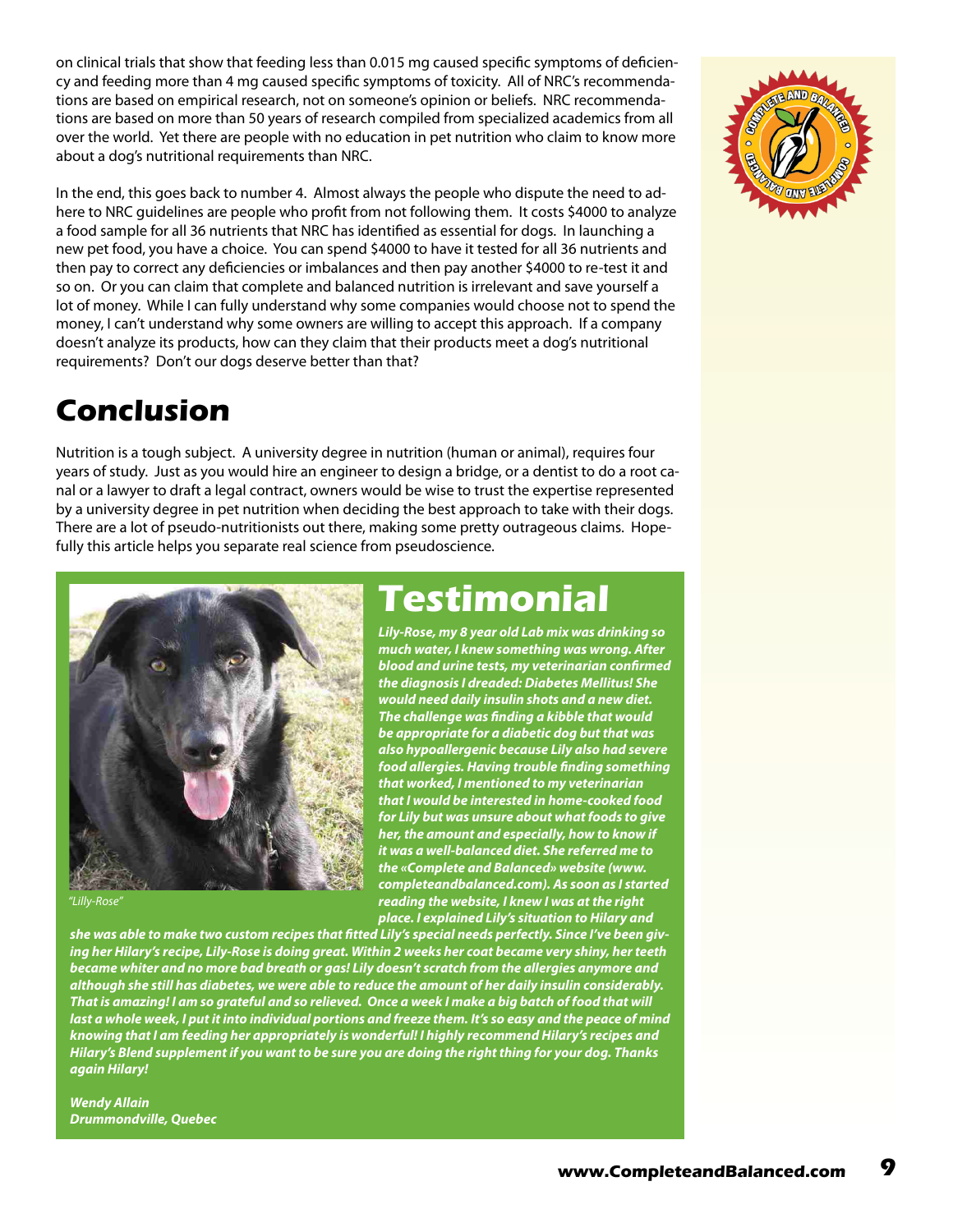<span id="page-9-0"></span>

# **Research, Product Testing & Quality Assurance: 3 Types of Testing, 3 Different Purposes**

#### *By Hilary Watson BSc*

There are three different types of pet nutrition testing: research trials, product testing and quality assurance testing. Each has a specific function. This brief article will provide the major distinctions between these different types of testing.

#### **Research**

Please also read Liz's article this month.

Research trials don't typically involve testing products. Research trials test a hypothesis or theory. They expand the current body of scientific knowledge. Research usually involves collaboration with a university or veterinary college. The research results are published in a peer reviewed scientific journal. Research doesn't always have an immediate practical application. It represents a significant financial investment that does not necessarily pay off in the short or long term. Failures are expected, and are welcome in the scientific community because they contribute to the body of knowledge. Research occasionally leads to incredible breakthroughs that change the way we feed our pets.

Very few companies do research in pet nutrition. Those that do research operate on a different plane than those that don't. Companies that do research have extensive networks in the global scientific community. They attend conferences to present their research and learn from other researchers. They collaborate with leading academics around the world. These few researchdriven companies are all large multi-nationals who contribute greatly to the advancement of our understanding of pet nutrition.

Some examples of studies that would meet the definition of research include: measuring transepidermal water losses from the skin surface in dogs fed various levels of essential B-vitamins; measuring the antibody response to vaccination in puppies fed various antioxidants; evaluating the effects of pre-biotic fibre on bacterial populations in a dog's gut; measuring the effect of phosphorus restriction on life expectancy in dogs with kidney disease; assessing the effects of antioxidants on cognitive function in puppies or senior dogs. These research trials may lead to the development of new products, but they don't involve testing products. All these studies test a hypothesis or concept and they yield new information. Research trials typically cost hundreds of thousands of dollars and last many years.

### **Product Testing**

Product testing is part of new product development and generally occurs before a product is launched into the market. Product testing is not as expensive as pure research and it happens over a shorter timeframe, usually days or weeks, or in a few cases several months. Unlike research, product testing always has a known expected outcome. Although failures are not welcome, they are considered part of normal product development. Significant failures can send product developers back to the drawing board to start product development over from scratch.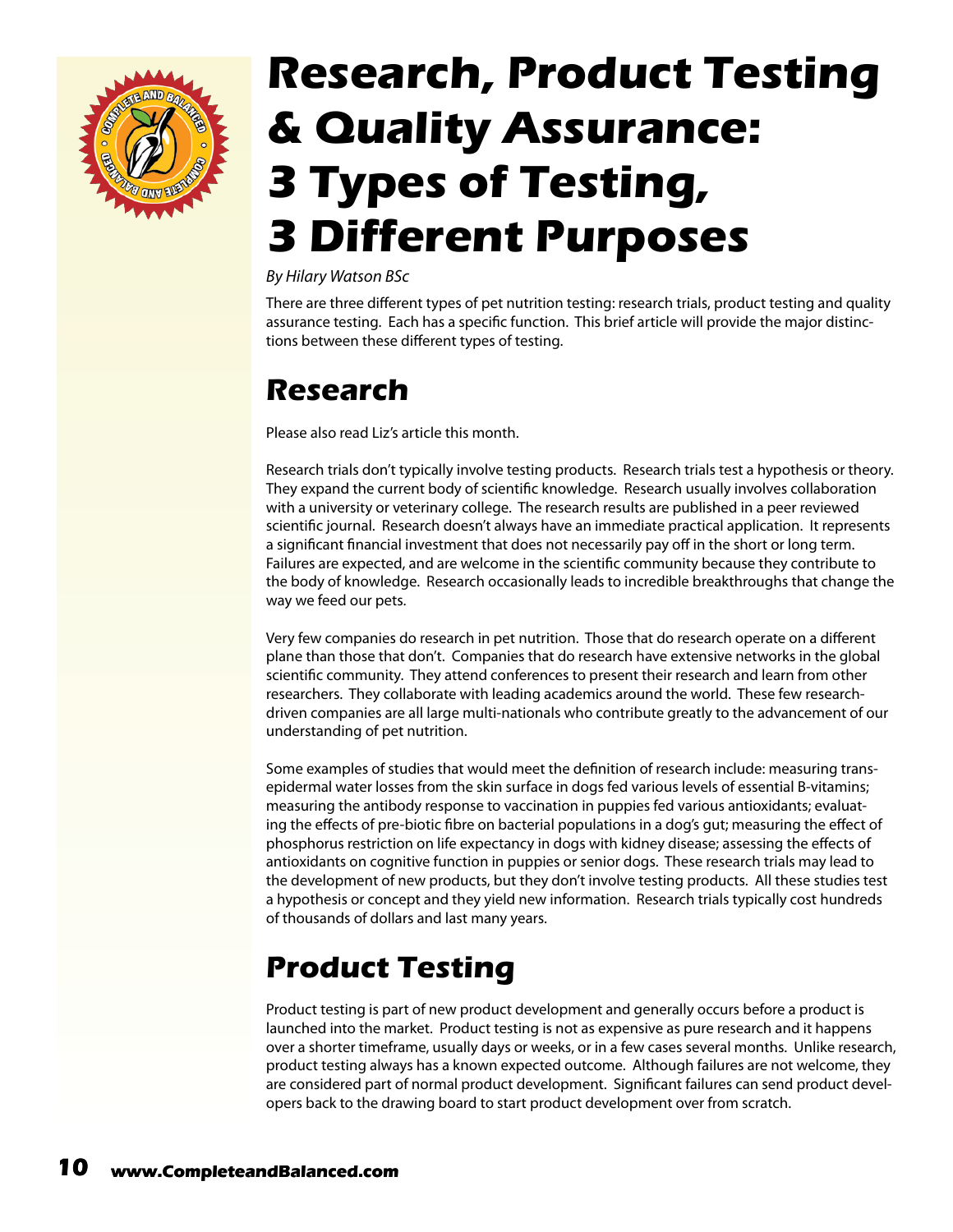Some examples of product testing include palatability trials, digestibility trials, urine pH trials, metabolizable energy (ME) trials, AAFCO growth or maintenance trials, plus trials to make health claims, for example dental trials for dental claims, weight loss trials for weight loss claims etc. Also included in product testing is analytical testing which involves sending food samples to a laboratory for a full nutrient analysis.

Product testing ranges in price from \$500 for a palatability test, to \$4000 for a full nutrient analysis, to \$25,000-50,000 for an AAFCO feeding trial, to \$75,000 or more for trials for health claims. Unfortunately there are pet food companies that launch products into the market without doing any product testing at all.

#### **Quality Assurance Testing**

Quality Assurance (QA) testing is less expensive than product testing but it is an on-going expense. With QA testing, failures are not expected or welcome. In fact, the company's response to a QA failure tells a lot about the company. Is that product released for sale despite the QA failure, or is it quarantined and destroyed? Obviously, the purpose of QA testing is to prevent product failures.

Some examples of QA testing include: screening in-coming ingredients for mycotoxins, heavy metals and bacteria; analyzing in-coming ingredients for their nutrient content, testing fats for peroxides (rancidity); taking samples during a production run to analyze for moisture or nutrient content, as well as testing grinders, mixers, driers and other manufacturing equipment for proper function. Pet food companies vary widely in terms of the investment they make in QA testing. The fact that we continue to see pet food recalls (2 major petfood recalls in June 2010 alone) is testament to the fact that some companies' QA testing is still not adequate to catch product failures.

#### **Conclusion**

These three types of testing: research, product testing and QA testing are all important, but they serve different purposes. Research seeks to discover new knowledge by testing concepts or hypotheses. Product testing serves to evaluate important product parameters before a new product is launched into the marketplace. QA testing is on-going and is designed to catch quality failures so that only safe products are released for sale.

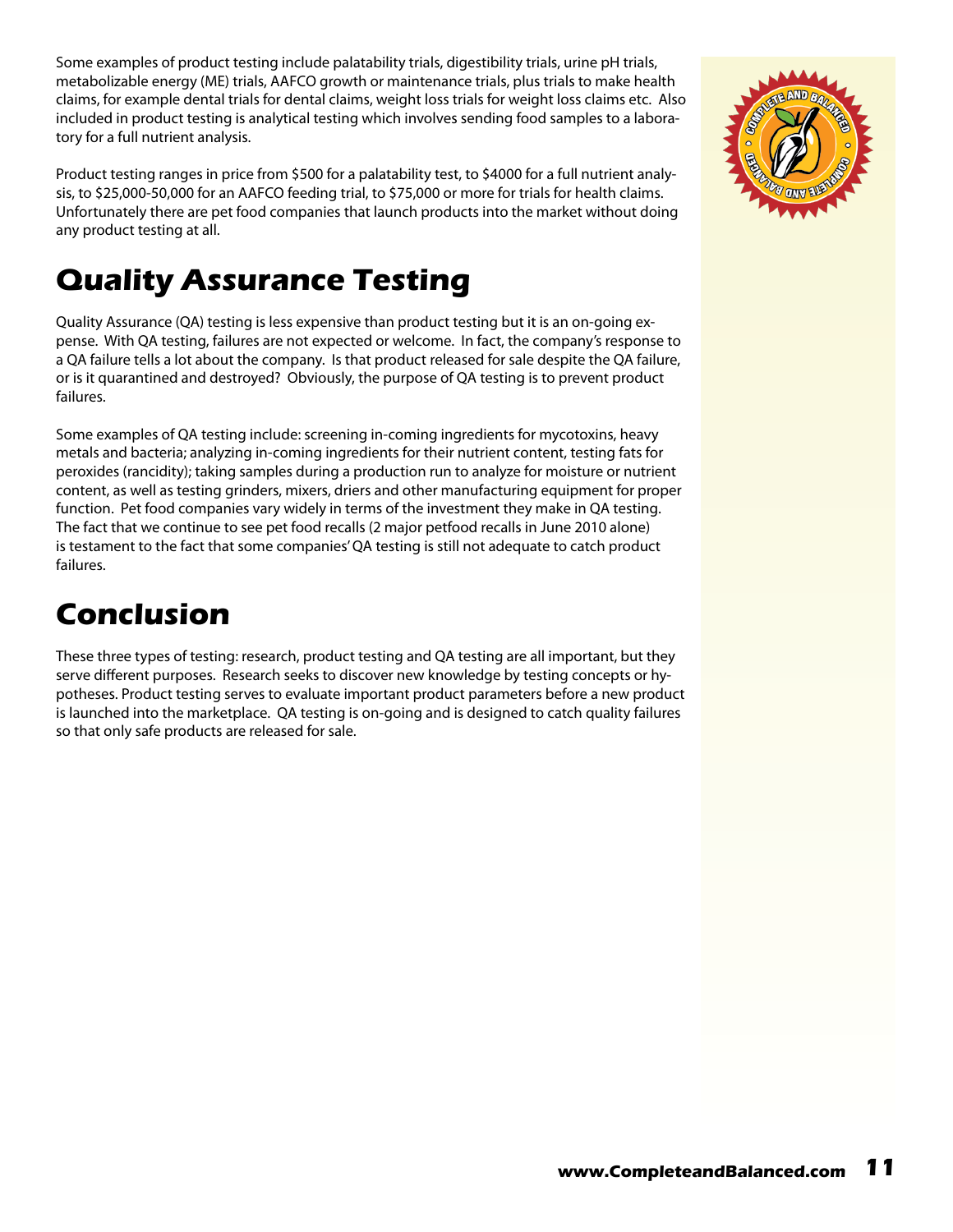<span id="page-11-0"></span>

*Each month, we'll review one nutrition research study published within the last 2 months. These reviews won't be limited to canine nutrition. We may review human, equine, livestock and zoo animal nutrition research if we find it interesting and relevant. The common denominator is that each study will be recently published in a peer-reviewed scientific journal and they will all provide new insight into some concept of nutrition.*

# **Research Study of the Month**

*By Laura Scott MSc*

| Title of study: | The glucose and insulin response to isoenergetic reduction of dietary energy sources |
|-----------------|--------------------------------------------------------------------------------------|
|                 | in a true carnivore: the domestic cat (Felis catus)                                  |
| Authors:        | Adronie Verbrugghe, Myriam Hesta, Stephanie Van Weyenberg,                           |
|                 | Georgios A. Papadopoulus, Kris Gommeren, Sylvie Daminet, Tim Bosmans,                |
|                 | Ingeborgh Polis, Johan Buyse and Geert P.J. Janssens                                 |
| Journal:        | <b>British Journal of Nutrition</b>                                                  |
| lssue:          | 2010 Mar 2:1-8                                                                       |
| Species:        | Cat                                                                                  |
| Link:           | http://journals.cambridge.org/action/displayAbstract?fromPage=online&ai              |
|                 | $d = 7308072$                                                                        |

#### **Background Information**

Insulin is a hormone which causes cells in the liver, muscle, and fat tissue to take up glucose from the blood, storing it as glycogen in the liver and muscle. Insulin resistance is a state in which the body requires greater amounts of insulin to cause a normal glucose response. This can lead to a number of health risks such as hypertension, obesity and diabetes. Several studies have shown that diet can have an impact on insulin sensitivity. The "carnivore connection" theory indicates that human ancestors adapted metabolically to high protein, low carbohydrate diets during the Ice Age where due to low glucose intake, resistance to the glucose lowering effects of insulin offered survival advantages. With the agricultural revolution came higher carbohydrate foods and an increase in diabetes. The diet of domestic cats is undergoing a similar change as it shifts from high protein, low carbohydrate prey to more commercial diets with highly digestible carbohydrates.

#### **Purpose of this Study and Study Design**

The goal of this study is to determine the effect of diet composition on insulin resistance. Nine adult cats with normal body weight were divided into three groups and housed individually. Each group of cats was randomly assigned to each of the three diets at intervals of 3 weeks. The three diets were; low protein (28% protein, 43% fat and 29% carbohydrate), low fat (47% protein, 27% fat and 25% carbohydrate), and low carbohydrate (45% protein, 48% fat and 7% carbohydrate). The diets were isoenergetic, contained no dietary fibre, and were otherwise similar. At the end of each testing period an intravenous glucose tolerance test was administered to determine the effects on glucose and insulin metabolism. Blood was also collected for evaluation of total cholesterol, TAG, NEFA, urea, creatinine, plasma leptin, plasma glucose and serum insulin.

#### **Study Results**

There was no difference between the diets on plasma glucose or basal serum insulin concentrations. There was a trend for serum insulin to be lower 45 and 60 minutes after administration of glucose for cats on the low protein diet. The Area Under the Curve (AUC) for insulin was higher in the low carbohydrate diet. In addition, there was a tendency towards a delayed second insulin peak. The results suggest decreased insulin sensitivity in normal weight cats fed a low carbohydrate diet. These results seem to contradict previous studies which indicated that feeding reduced dietary carbohydrates improved insulin sensitivity. However, previous studies increased the amount of carbohydrates on top of an already high level in the control diet. Previous studies also did not use isoenergetic diets which may have resulted in confounding factors. In addition, this study used normal weight healthy cats, so the effect of a change in carbohydrates in the diet may not act the same to manage insulin sensitivity as to prevent it.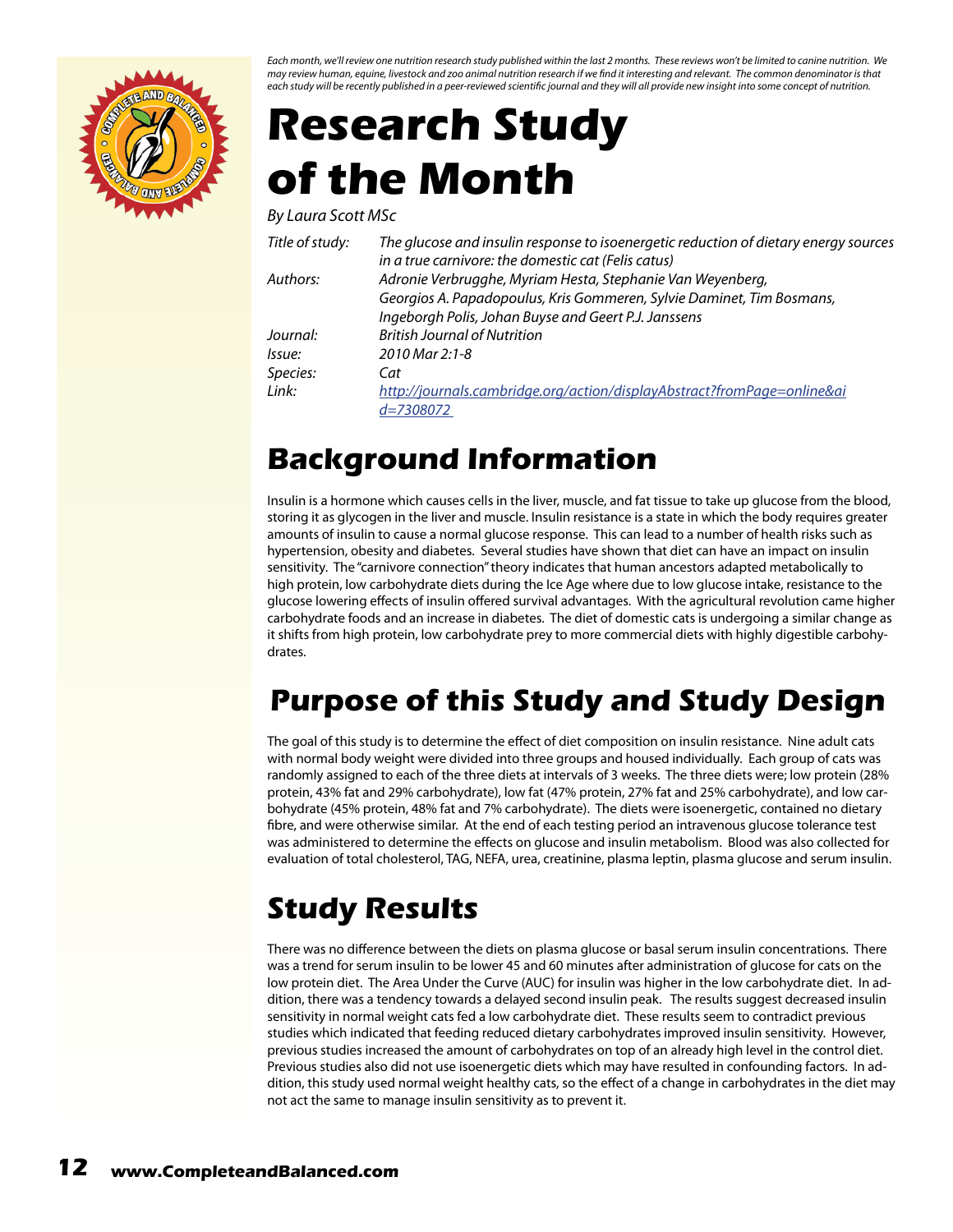### **My thoughts**

The results of this study suggest that normal weight, healthy cats tend towards decreased insulin sensitivity when fed a high protein, low carbohydrate diet. Decreased insulin sensitivity may be an evolutionary advantage for strict carnivores. Decreased insulin sensitivity in animals fed a high protein, low carbohydrate diet would allow greater amounts of glucose to circulate in the blood and be delivered to where it is needed in the body. For animals that are not strict carnivores (i.e. dogs) the same results may not be seen.





*"Tessa"*

*if I took a "sham Wow" and damped it, wiped her off with it, I could eliminate dust and pollen after walks. I changed her flea medication because I noticed increased scratching after application. I did a blood test, found out she was allergic to chicken and oatmeal. I had been bathing her in oatmeal shampoo – recommended as a skin conditioner. I had noticed she scratched more after shampooing and couldn't figure out why – I had no idea she might be allergic to oatmeal!* 

*I started home cooking, eliminated all the food items that showed up in her blood test, and picked one protein source and one carbohydrate. I took copious notes and literally documented everything. I was told that it takes 3 months for an allergen (e.g., chicken) to leave the body so, I had to be patient. I started with duck and potato, then went to fish and rice, etc. and slowly built up the repertoire of food items. I eliminated all raw hides, bones, treats, etc.* 

*After 3 months, I saw a change. Then, after each month - I noted bigger changes. Now over a year later: her skin is completely clear, no dandruff, her coat is glossy and soft. She does not have ear or eye infections. She has stopped scratching. I was "readying" myself this spring as the pollens came bursting out (we back onto an oak ridge and have a lot of plant life) but there's been no scratching this year. I understand now, that when you reduce the allergens in the food, you reduce the total allergen threshold. As a result, Tessa is completely fine with the pollens this year. Even though her blood test showed that she is allergic to some weed, grass and tree pollens, she isn't scratching at all.* 

*I now home cook complete and balanced recipes using HILARY'S BLEND supplement and I am not using any drugs at all. Tessa is a new dog - it's unreal! I wish everyone knew about this because I understand that many dogs are put to sleep due to allergies - what a tragedy!!! On my many walks, trips to the park, and pet stores, I have met more and more people who are at their "wits end" due to their beloved pets continual ear/eye infections, biting paws, scratching, "hot spot" skin sores, etc. I tell all of them "Tessa's story" - I hope this helps other owners whose dogs have these kinds of problems.* 

*Sue Zimmer*

#### **Testimonial**

*Tessa was a pleasure except for one thing - she scratched non-stop. It was painful to watch and unbearable for her. Her itching and subsequent scratching was continual; she slept on our bed - we could not sleep at night for an entire year. She had dry skin, "brillo pad" hair, constantly chewed her paws, and had dandruff everywhere. Tuffs of hair were everywhere as a reminder of her misery. We tried prednisone, antihistamines, special veterinary diets, shampoos, sprays, and other drugs; we even gave her Ivermectin shots because we thought she had mites.* 

*Tessa was only 6 months old and I didn't have the heart to keep her on heavy medications. I started reading everything I could about human and dog allergies. I made several changes that had a beneficial effect - I noticed that*